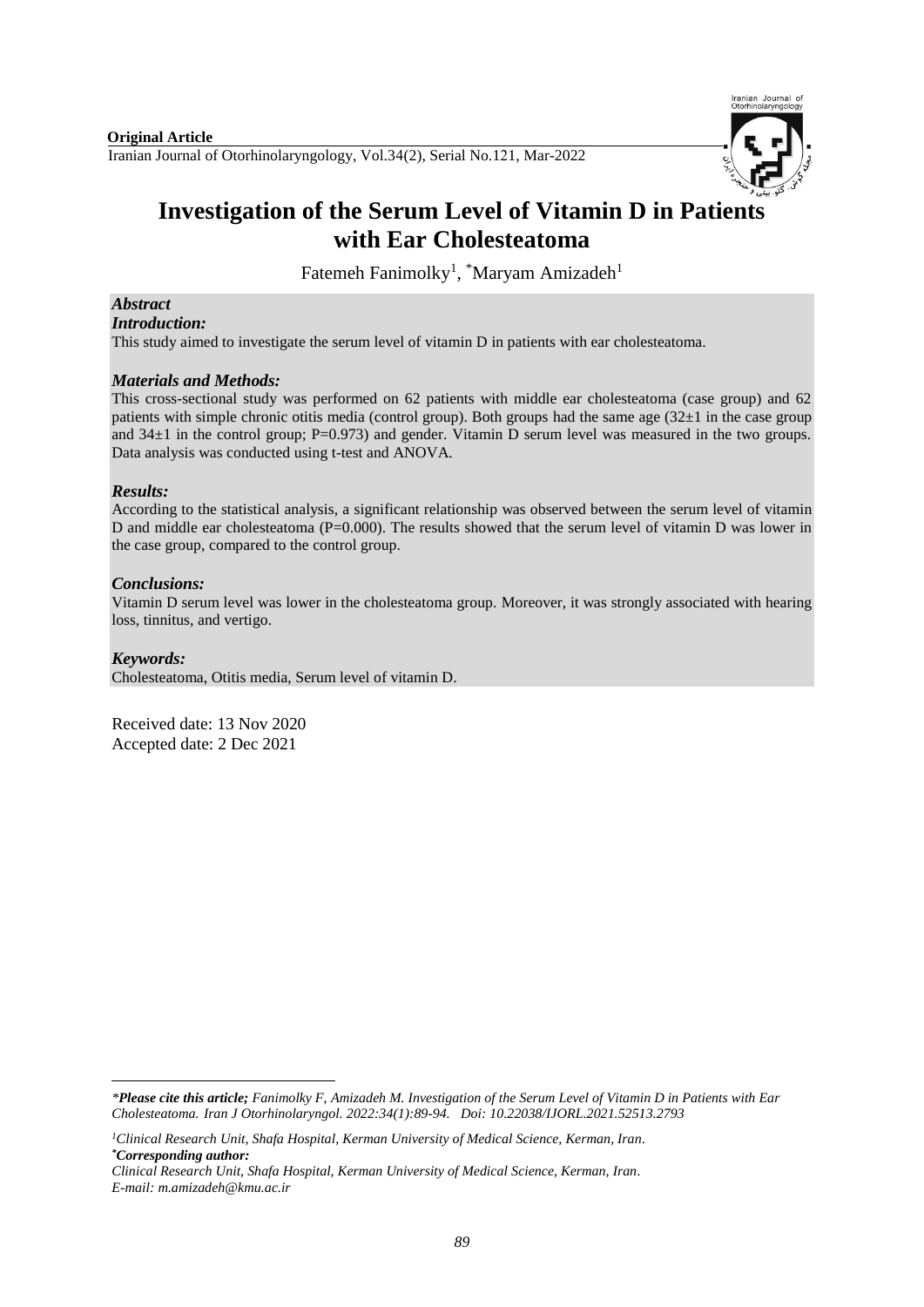# *Introduction*

Cholesteatomatous otitis media is considered a sort of cholesteatoma disease the morbidity of which is  $0.5\%$ -1.8% (1). Most of the patients suffer from cholesteatomatous otitis media after adulthood. The patients aged 40 to 45 years old were the most ones suffering from this disease (2, 3). According to some researchers, auditory ossicles will be injured and the cholesteatoma extents unless otitis media is cured. With the development of cholesteatoma in the cranium, death of the patients will occur (4-6). There are no certain symptoms in the early stage of cholesteatoma. Similarly, its symptoms would be confused with the clinical symptoms of the simple otitis media (7).

Vitamin D (cholecalciferol) is defined as a hormone with a steroidal structure regulating calcium homeostasis and bone formation via reabsorption of kidneys, parathyroid glands, and bowel (8). Vitamin D serum level is considered different in the European, Middle East, and Asian countries (9). These differences are attributed to various factors, such as diet, air pollution, and limitation of exposure to sunlight (10). The normal blood level of vitamin D can be equal to or higher than 30 ng/ml; moreover, the blood level between 20 and 30 ng/ml is regarded as insufficient, and less than 20 ng/ml can be deficient (11). It is noteworthy that the high prevalence of vitamin D deficiency would be due to diet, as well as low exposure to sunlight  $(12)$ .

Little research has been carried out regarding the interrelation between vitamin D and various diseases. The role of vitamin D is to prevent respiratory infection, cochlear deafness, and demineralization of bone (13, 14). Some studies have also indicated that the low serum level of vitamin D increases chronic infections (15). Of these chronic diseases, the middle ear cholesteatoma can be mentioned. The middle ear cholesteatoma is categorized into four stages. In stage 1, only one of the middle ear spaces is involved with cholesteatoma. In stage 2, two or more spaces are involved; the third stage includes extra-cranial complications, and finally, the fourth stage includes intra-cranial complications. It is notable to say that the middle ear spaces contain attic, supratubal, sinotympan, as well as tympanic and mastoid cavities (16). Although many factors may cause cholesteatoma, serous otitis media can be

considered an important factor (17). Considering different studies, vitamin D supplements are effective in improving the immune system and increasing antiinflammatory effects (18).

Seo Hwa Kim et al. (2014) reported that vitamin D inhibited the expression and activity of matrix metalloproteinase in human lung fibroblasts cells (19).

In addition, Marianne Schmidt et al. middle ear cholesteatoma (20) likewise, [Hitome](https://www.ncbi.nlm.nih.gov/pubmed/?term=Kobayashi%20H%5BAuthor%5D&cauthor=true&cauthor_uid=16192670)  [Kobayashi](https://www.ncbi.nlm.nih.gov/pubmed/?term=Kobayashi%20H%5BAuthor%5D&cauthor=true&cauthor_uid=16192670) et al. (2005) have indicated a reduction of vitamin D activity on matrix metalloproteinase production, which was made from Cholesteatoma Keratinocytes *in vitro* (21). However, few studies were carried out on vitamin D and cholesteatomatous intensity. Therefore, this study aimed at investigating the relationship between vitamin D serum level and the incidence of middle ear cholesteatoma, cholesteatoma extension, vertigo, hearing loss, and tinnitus. This made the present study novel research in its kind.

# *Materials and Methods*

This cross-sectional study attempted to assess vitamin D serum level in patients with ear cholesteatoma who were referred to the central hospital of Kerman, Iran, from January 2018 to September 2019. Kerman is located in the south-central part of Iran and based on the 2017 census, the population of Kerman was 821,394 in 221,389 households, making it the  $10<sup>th</sup>$  most populous city in Iran.

# *Study Population*

The study population consisted of the patients who referred to the ear, nose, and throat (ENT) ward of a central hospital affiliated to Kerman University of Medical Sciences, Kerman, Iran, from January 2018 to September 2019. The inclusion criteria were the patients with the diagnosis of middle ear cholesteatoma and simple chronic otitis media. On the other hand, the cases who were taking vitamin D supplements, as well as those with a past medical history of middle ear surgery and sensory hearing loss were excluded from the study. The case group included patients  $(n=62)$ suffering from cholesteatoma, and 62 cases with simple chronic otitis media were assigned to the control group. It should be noted that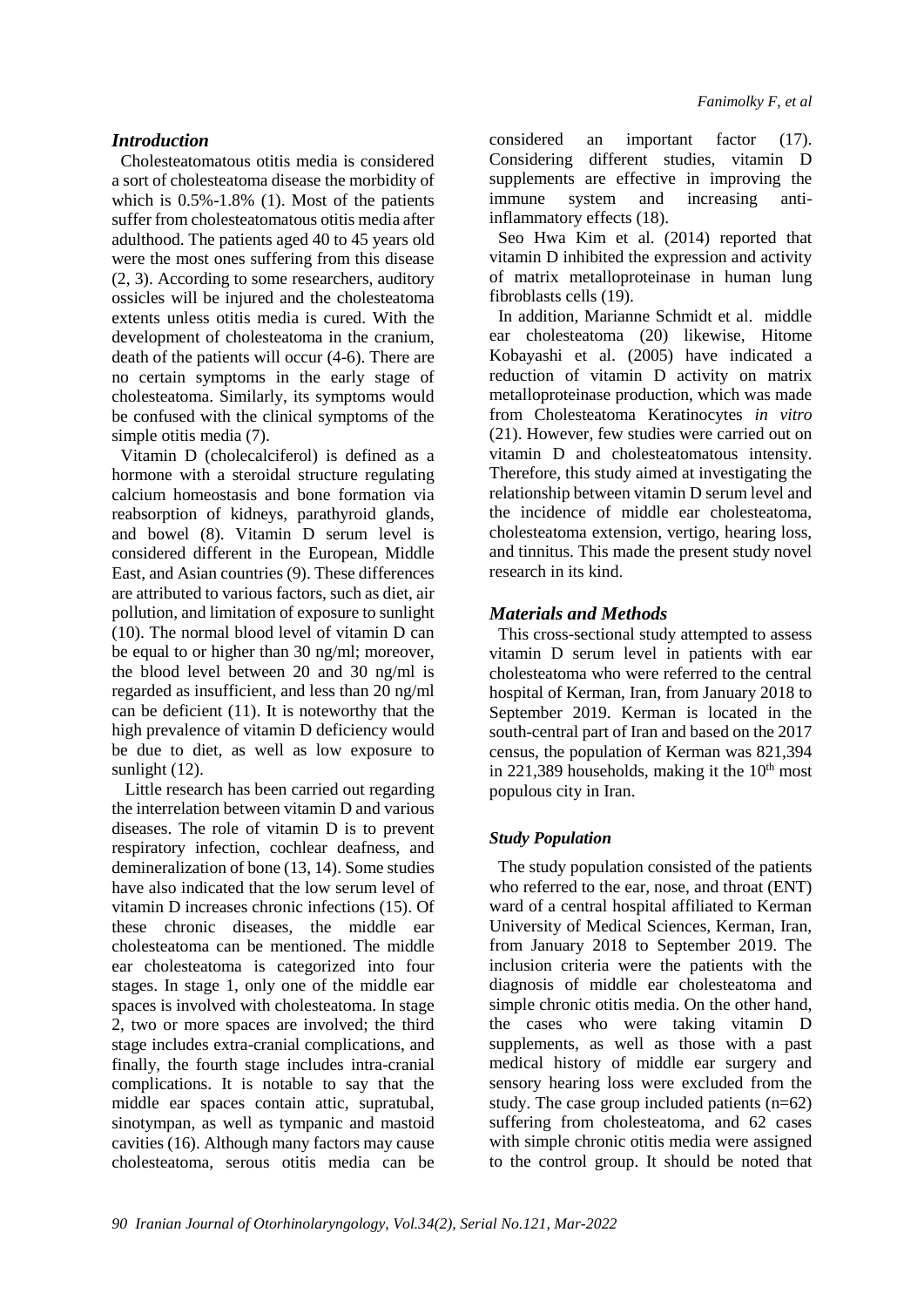there was no significant difference between the two groups in terms of gender and age.

#### **Study Design**

Sampling was performed in a full-census manner. After obtaining the informed consent, 5cc of blood was taken from each person, and the serum was separated by centrifugation and frozen at -20°C immediately.

The frozen serum was sent to the laboratory as soon as possible in iceboxes. The IDS kit was used to measure vitamin D (US-made) that measured 25-hydroxyvitamin D in serum based on ELISA.

Demographic characteristics (age, gender, family history of ENT disease, past medical history, and underlying diseases) were recorded in a checklist. Hearing assessment and tympanometry were conducted with Astra 2 device and the Zodiac model 901, respectively.

#### *Statistical Analysis*

To analyze the quantitative and qualitative variables, relative and absolute frequency were used. Following that, the obtained data were analyzed in SPSS software (version 20; IBM Inc., Chicago, IL, USA) through the chi-square and Fisher's exact tests for the frequencies. In addition, t-test and ANOVA were applied in both groups for the comparison of the continuous variables.

All P-values were two-sided, and the significance level was set at P<0.05.

# *Ethical Considerations*

The study protocol was approved by the Ethics Committee of Kerman University of Medical Sciences, Kerman, Iran (Code: IR.KUMS. REC.1396.111). The data of our manuscript is available.

# *Results*

This study was carried out on 124 patients (the majority [n=74] of whom were male) suffering from middle ear cholesteatoma (n=62; case group) and simple chronic otitis media (n=62; control group). The clinical data of the patients were compared between the two groups in order to ensure that the results of the current research were accurate and credible. It should be noted that there was no significant difference between the groups in terms of gender, age, the presence or absence of immune system disorder, and place of living (P>0.05). Out of 124 participants, 37 males and 25 females participated in both case and control groups, respectively. The mean serum levels of vitamin D were 16.532 and 36.919 ng/ml in the case and control groups, respectively. The comparison revealed a significant relationship between vitamin D and cholesteatoma (P<0.0001) in statistical analysis. In other words, vitamin D was lower in the case group, compared to that in the control group. According to the classification of cholesteatoma (16), most of the participants were in stage 2, and no participant was observed in stage 4 (Figure1). Furthermore, the number of participants was equal in stages 1 and 3 (Table1).

| Table 1: Demographic & baseline vitamin D and stage cholesteatoma in case and control analysis was done using |  |
|---------------------------------------------------------------------------------------------------------------|--|
| t test                                                                                                        |  |

| .                      | <b>Case Group</b>        | <b>Control Group</b> | P value |  |  |  |  |  |  |
|------------------------|--------------------------|----------------------|---------|--|--|--|--|--|--|
| Sex (male\female)      | 1.96                     | 1.96                 | >0.999  |  |  |  |  |  |  |
| Age mean               | $32+/-1$                 | $34+/-1$             | .973    |  |  |  |  |  |  |
| vertigo $+$            | 56.45%                   | 29.03%               | 0.94.   |  |  |  |  |  |  |
| Tinnitus $+$           | 69.35%                   | 30.64%               | .025    |  |  |  |  |  |  |
|                        | Serum level of vitamin D |                      |         |  |  |  |  |  |  |
| Vitamin D mean         | $16.532$ ng/mL           | $36.91$ ng/Ml        | P value |  |  |  |  |  |  |
| Vitamin D normal       | $n=19$                   | $n=42$               | < 0.001 |  |  |  |  |  |  |
| Vitamin D insufficient | $n=18$                   | $n=9$                | < 0.001 |  |  |  |  |  |  |
| Vitamin D deficient    | $n=25$                   | $n=8$                | < 0.001 |  |  |  |  |  |  |
| Stage cholesteatoma    |                          |                      |         |  |  |  |  |  |  |
| Stage of cholesteatoma | Stage I: $n=19$          |                      |         |  |  |  |  |  |  |
|                        | Stage II: $n=24$         |                      |         |  |  |  |  |  |  |
|                        | Stage III: $n=19$        |                      |         |  |  |  |  |  |  |
| Stage IV: $n=0$        |                          |                      |         |  |  |  |  |  |  |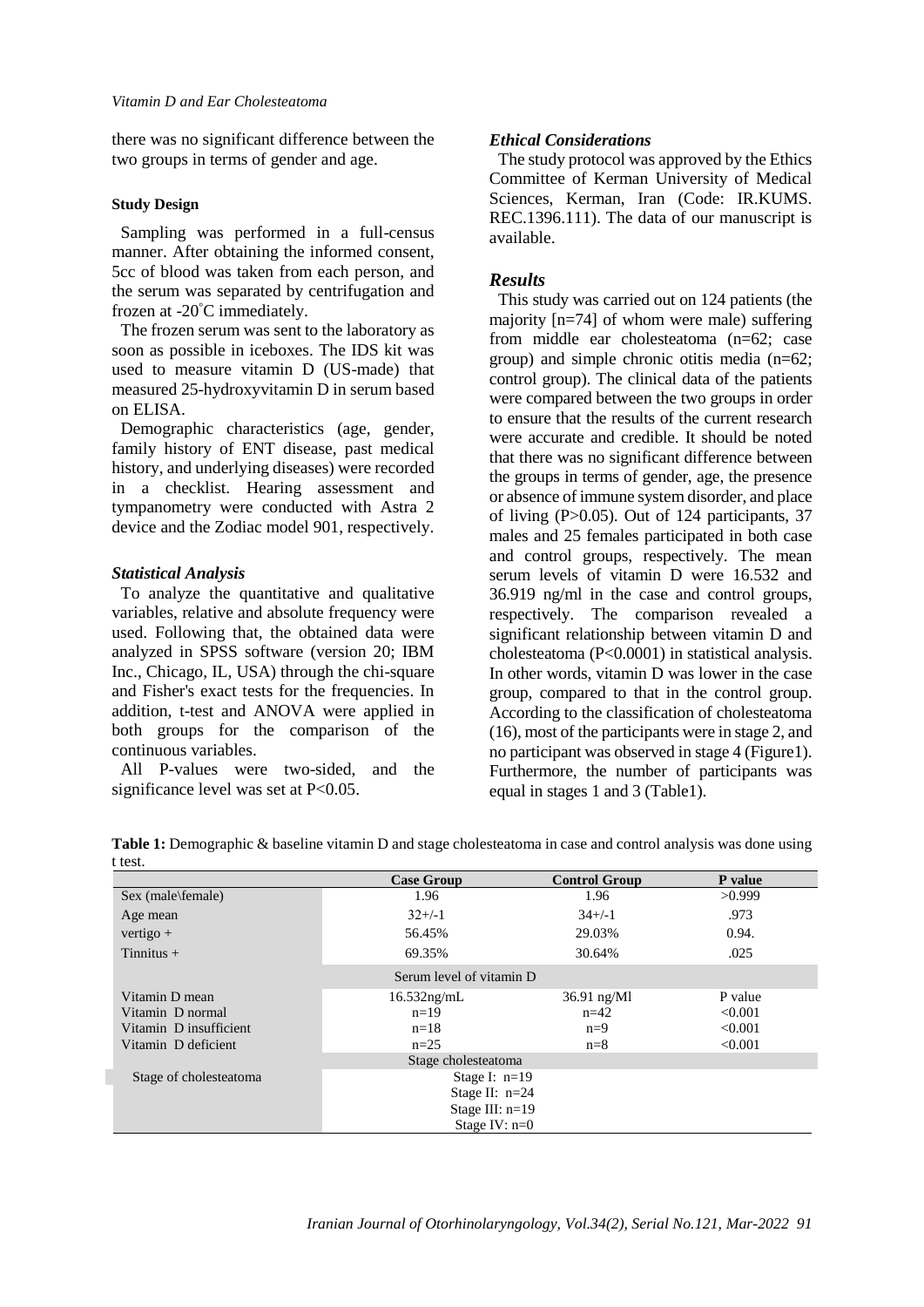

**Fig 1:** Stage of cholesteatoma

The mean serum level of vitamin D was evaluated in different stages. In stages 1, 2, and 3, the mean values of vitamin D3 were 16.25, 16.81, and 16.51 ng/ml, respectively. In the statistical analysis, there was no significant relationship between the serum level of vitamin D and the stage (P=0.808). However, a significant relationship was observed between the hearing loss severity and serum level of vitamin D (P<0.0001). The results showed that 59 subjects were diagnosed with mild hearing loss, 56 cases had moderate hearing loss, and 9 patients suffered from severe hearing loss. The mean serum level of vitamin D was assessed in each of these auditory levels.

In the mild, moderate, and severe levels, the mean serum levels of vitamin D were 33.20, 22.25, and 17.3 ng/ml, respectively. According to the American Speech-Language-Hearing Association (22), five hearing levels include 1) mild hearing loss (25-40 dB), 2) moderate hearing loss (40-55 dB), 3) moderately severe hearing loss (55-70 dB), 4) severe hearing loss (70-90 dB), and 5) profound hearing loss (more than 90 dB).

It was interpreted that those with more severe hearing loss had a lower mean serum level of vitamin D. It is noteworthy that the investigation of the serum level of vitamin D and its correlation with the severity of hearing loss in the two groups demonstrated that the serum level of vitamin D obtained less in every three subtitles of hearing loss in the case group, compared to the control group. (Table 2).

| <b>Severity of hearing loss</b>       | Vit. D mean in case         | Vit. D mean in control | P value |
|---------------------------------------|-----------------------------|------------------------|---------|
| Mild hearing loss $(n=59)$            | $18.75+\$ -7.84ng/mL        | $36.72+\-11.8$ ng/mL   | 0.001   |
| Moderate hearing loss $(n=56)$        | $15.98 + \cdot 10.96$ ng/mL | $37.50 + - 6.92$ ng/mL | 0.001   |
| Moderately Severe hearing $loss(n=9)$ | $16.10+\$ -7.81ng/mL        | .                      |         |

**Table2:** Serum level of Vitamin D and severity of hearing loss analysis was done using Anova test.

Meanwhile, the investigation of the serum level of vitamin D and its association with tinnitus in both groups demonstrated that the mean serum level of vitamin D was lower in the

case group, compared to the control group. In addition, there was a significant relationship between the two groups (Table 3).

| Table 3: serum level of vitamin D and tinnitus analysis was done using Anova test |  |  |  |  |  |
|-----------------------------------------------------------------------------------|--|--|--|--|--|
|                                                                                   |  |  |  |  |  |

|                             | Vitamin D3 mean in case       | Vitamin D3 mean in control | P value |
|-----------------------------|-------------------------------|----------------------------|---------|
| Tinnitus Group $(n=62)$     | $15.53+\$ -7.55 ng.ml         | $36.10+\{-9.29$ ng.ml      | 0.001   |
| Non-tinnitus Group $(n=62)$ | Type $16.98 + \{-10.80$ ng.ml | $38.65+\-13.40$ ng.ml      | 0.001   |

Meanwhile, 53 cases out of 124 participants of the study complained of vertigo. The mean serum levels of vitamin D in vertigo and nonvertigo groups were 27.78 and 27.29 ng/ml, respectively. No significant relationship was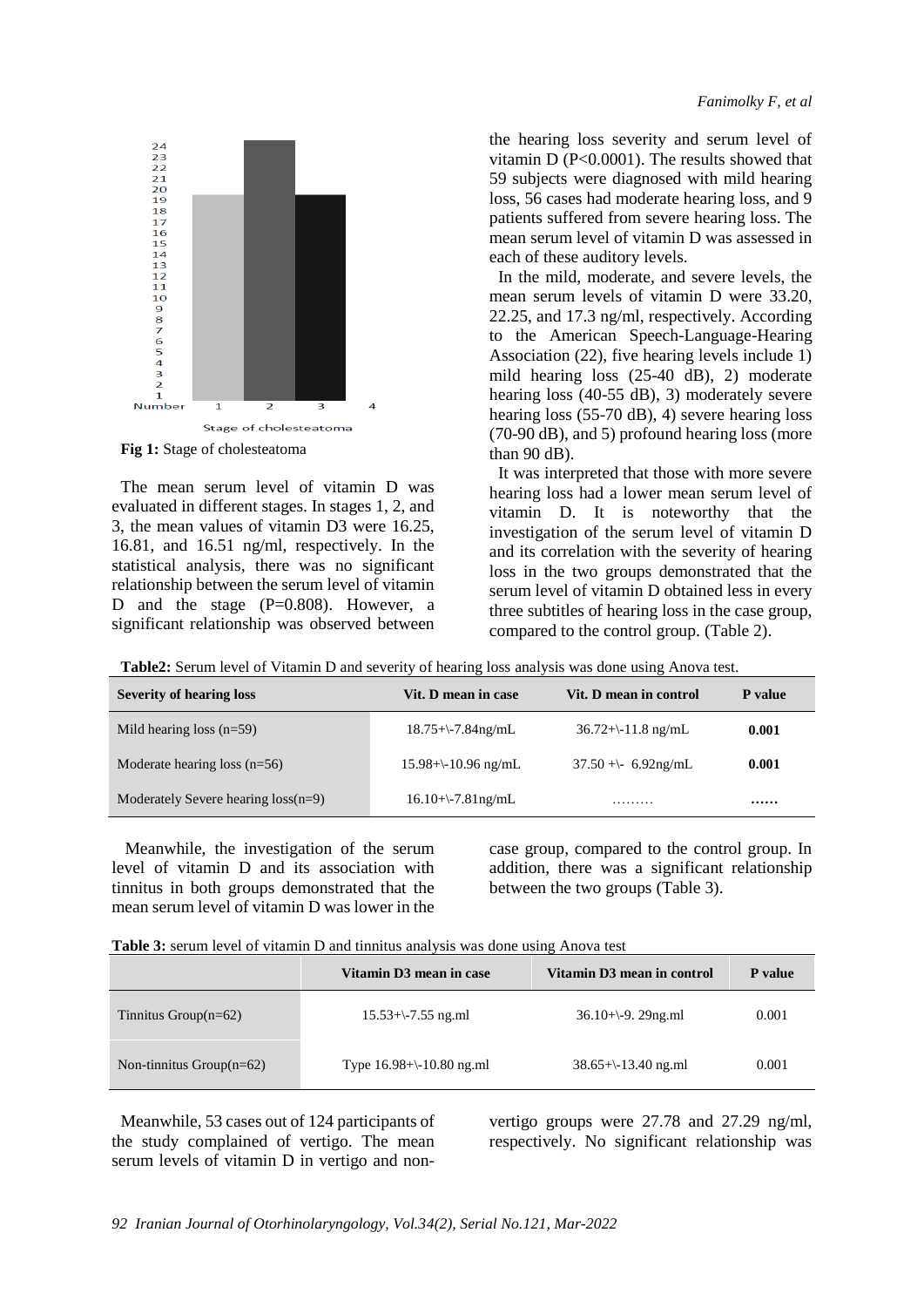observed between the serum level of vitamin D and vertigo (P=0.94).

## *Discussion*

The current study aimed to investigate the clinical data on 62 patients with cholesteatoma and 62 cases with simple otitis media.

The serum levels of vitamin D in the patients in both groups were analyzed and compared in this study. The correlation of serum level of vitamin D with the incidence of cholesteatoma, vertigo, tinnitus, stage of cholesteatoma, and severity of hearing loss was also investigated. It was found that the serum level of vitamin D in the patients with cholesteatoma was lower than that in the control group with simple otitis media. According to the reports by Kobayashi H et al. (2005), increasing the serum level of vitamin D protects the middle ear from cholesteatoma via methyl proteinase reduction (21). Furthermore, Marianne Schmidt et al. (2001) have indicated that the up-regulation of matrix metalloprotease-9 plays a key role in the pathogenesis of middle ear cholesteatoma (20). It is noteworthy that these results are in line with the findings of the present study. The serum level of vitamin D in the participants with more severe hearing loss was significantly lower than that in the participants with less hearing loss. On the other hand, the serum level of vitamin D in cases with tinnitus was dramatically low, compared to participants without tinnitus. Based on a study conducted by Piers Dawes et al. (2020), the findings revealed that increasing vitamin D in the diet resulted in the reduction of hearing problems (23).

Similarly, [Isil Karaer e](https://econtent.hogrefe.com/author/Karaer%2C+Isil)t al. (2019) indicated that a reduction in the serum levels of vitamin D caused cochlear damage (24). It is noteworthy that these results are in line with the findings of the present study. In a metaanalysis, [Mohammed A. Al Garni](https://link.springer.com/article/10.1007/s00405-018-5146-6#auth-1) et al. (2018) pointed out that the reduction of the serum level of vitamin D resulted in benign paroxysmal positional vertigo (25).

The results were in line with those obtained by Jing Ding et al. (2019) (26). However, different findings were reached in the current study, and the reason would be the small sample size of the case group, compared to that in the aforementioned studies.

# *Limitations of the Study*

Regarding the limitation of this study, one can refer to the low cooperation of the cases. Another limitation was the lack of access to the background of the cases' vitamin D levels. Moreover, due to cholesteatoma progress in years, it could be better to design a prospective study rather than a cross-sectional study.

# *Conclusion*

The serum level of vitamin D was lower in the cholesteatoma group, and it was strongly correlated with hearing loss, tinnitus, and vertigo. It seems that the vitamin D serum level could prevent the formation and extension of cholesteatoma, which can be considered crucial for the patients.

#### *References*

**1.** Tono T, Sakagami M, Kojima H, Hato N,Morita Y,Y, Matsuda K, Komori M, Hato N, Morita Y and Hashimoto Sh: Staging and classification criteria for middle ear cholesteatoma proposed by the Japan Otological Society. Auris Nasus Larynx 2017; 44: 135-140.

**2.** Matsuda K, Tono T, Kojima H, Yamamoto Y, Sakagami M, Mishiro Y, Hinohira Y and Okuno T: Practicality analysis of the staging system proposed by the Japan Otological Society for acquired middle ear cholesteatoma: A multicenter study of 446 surgical cases in Japan. Auris Nasus Larynx 2018;45: 45-50.

**3.** Rutkowska J, Özgirgin N and Olszewska E: Cholesteatoma definition and classification: A literature review. J Int Adv Otol 2017;13: 266-271.

**4.** Suzuki H, Ikezaki S, Imazato K, Koizumi H, Ohbuchi T, Hohchi N and etal: Partial mastoid obliteration combined with soft-wall reconstruction for middle ear cholesteatoma. Ann Otol Rhinol Laryngol 2014;123: 571-575.

**5.** Blanco P, González F, Holguín J and Guerra C: Surgical management of middle ear cholesteatoma and reconstruction at the same time. Colomb Med (Cali) 2014; 45: 127-131.

**6.** Zhu Z, Hong Y, Wang Y, He G and Ye S: The signifi cance of keratinocyte in hyperproliferation of middle ear cholesteatoma. Lin Chung Er Bi Yan Hou Tou Jing Wai Ke Za Zhi 2016;30: 139-143, (In Chinese).

**7.** Akkari M, Gabrillargues J, Saroul N, Pereira B, Russier M, Mom T and Gilain L: Contribution of magnetic resonance imaging to the diagnosis of middle ear cholesteatoma: Analysis of a series of 97 cases. Eur Ann Otorhinolaryngol Head Neck Dis 2014;131: 153-158.